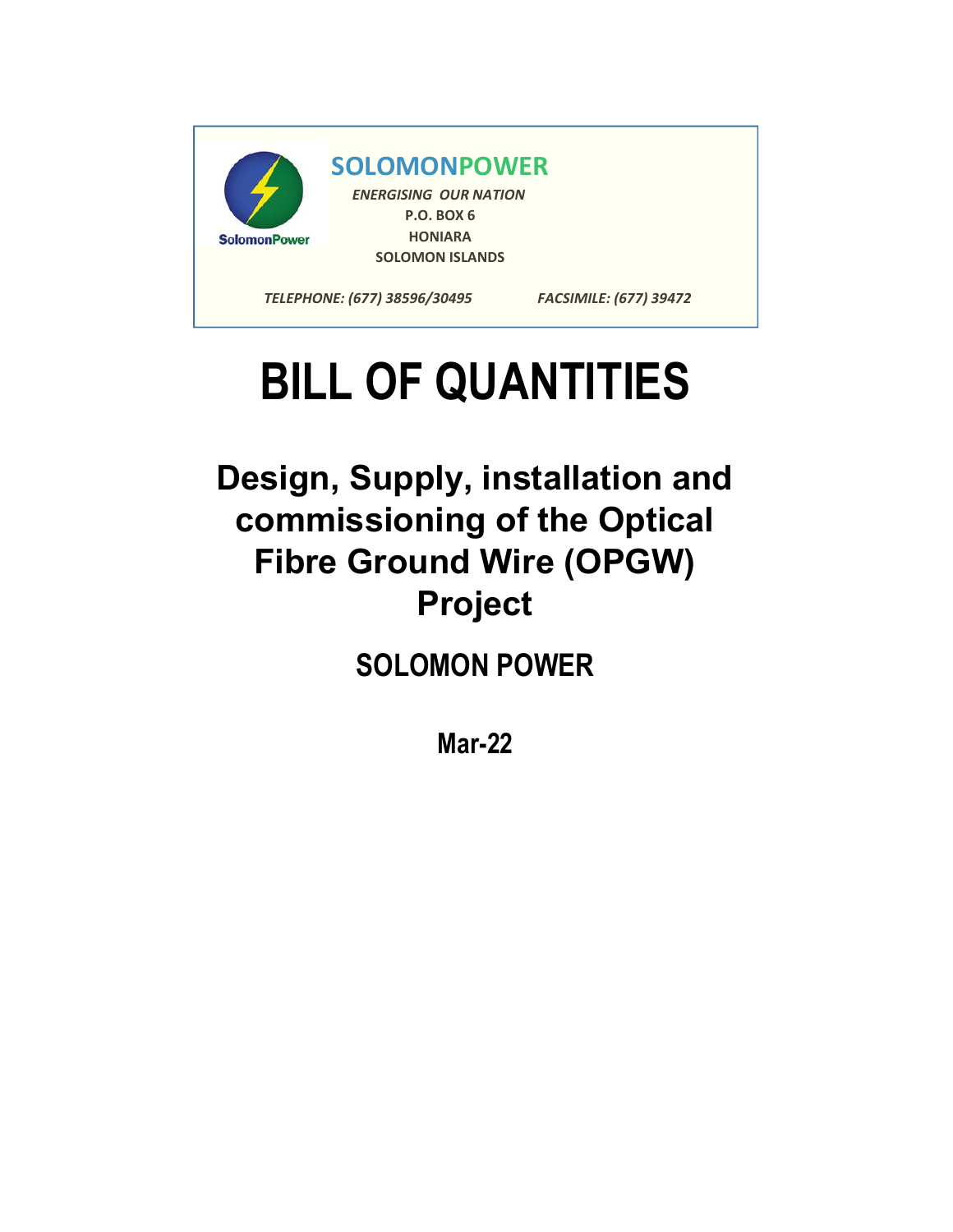| <b>SOLOMON POWER</b><br>Design, Supply, installation and commissioning of the Optical Fibre Ground Wire (OPGW)<br><b>Project</b><br><b>Bill of Quantities: Summery - OPGW PROJECT</b> |                                |               |  |  |  |  |
|---------------------------------------------------------------------------------------------------------------------------------------------------------------------------------------|--------------------------------|---------------|--|--|--|--|
| <b>Item</b>                                                                                                                                                                           | <b>Description</b>             | <b>Amount</b> |  |  |  |  |
|                                                                                                                                                                                       |                                |               |  |  |  |  |
| 1.0                                                                                                                                                                                   | <b>Preliminary and General</b> | $\Omega$      |  |  |  |  |
| 2.0                                                                                                                                                                                   | Materials                      | 0             |  |  |  |  |
| 3.0                                                                                                                                                                                   | Works                          | $\Omega$      |  |  |  |  |
|                                                                                                                                                                                       |                                |               |  |  |  |  |
|                                                                                                                                                                                       |                                |               |  |  |  |  |
| \$0.00<br>Total Cost for 1.0 Preliminary & General                                                                                                                                    |                                |               |  |  |  |  |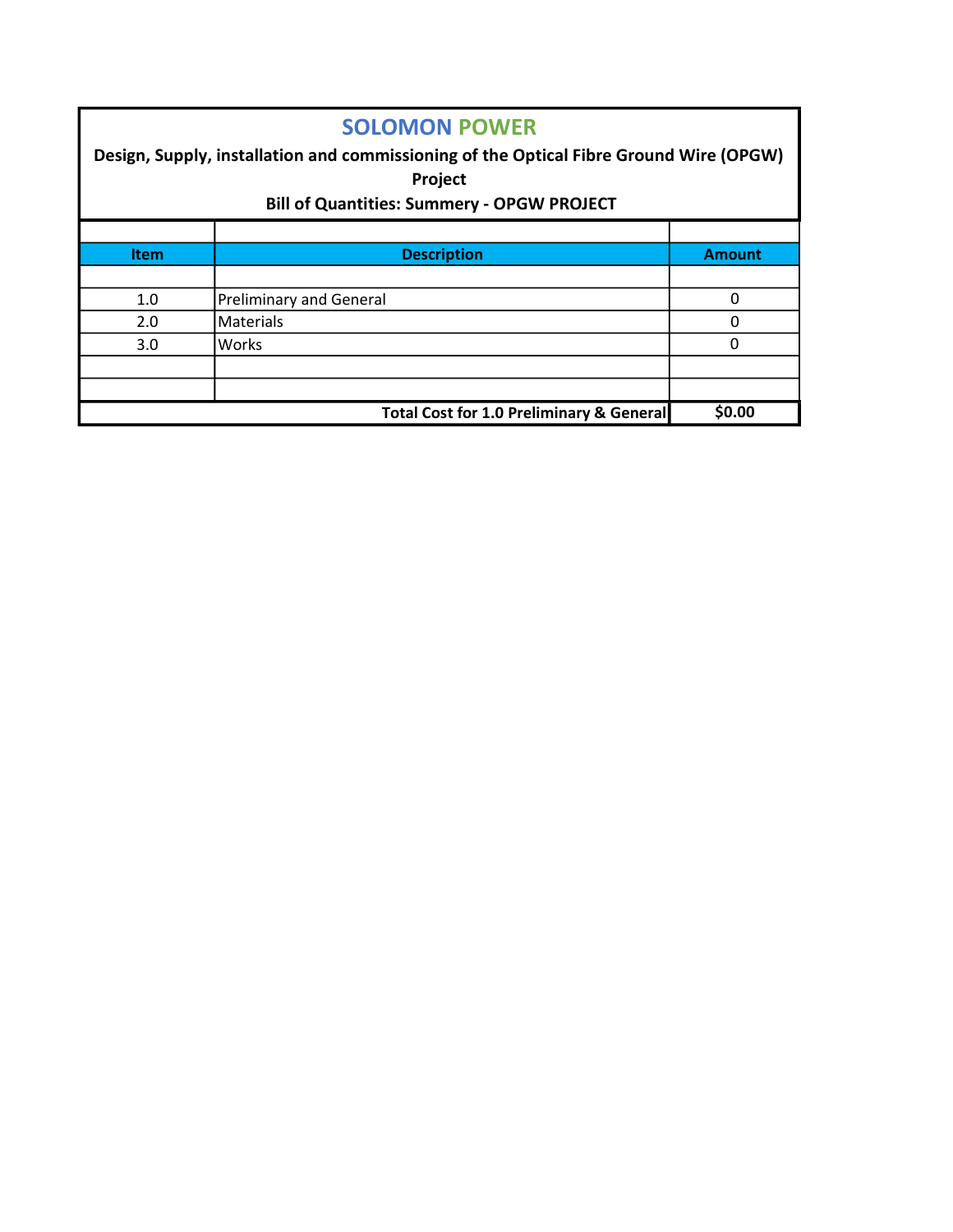| ر.ر. ۱                                   | incluius.                |        |  |  |  |
|------------------------------------------|--------------------------|--------|--|--|--|
| al                                       | Monthly Progress Reports | Months |  |  |  |
| b)                                       | As-built Dwgs            | ◡      |  |  |  |
|                                          |                          |        |  |  |  |
| Total Cost for 1.0 Preliminary & General |                          |        |  |  |  |

|                | <b>SOLOMON POWER</b><br>Design, Supply, installation and commissioning of the Optical Fibre Ground Wire (OPGW) Project<br><b>Bill of Quantities: Preliminary and General - OPGW PROJECT</b>                                                    |           |                 |      |               |  |  |
|----------------|------------------------------------------------------------------------------------------------------------------------------------------------------------------------------------------------------------------------------------------------|-----------|-----------------|------|---------------|--|--|
| Item           | <b>Description</b>                                                                                                                                                                                                                             | Unit      | <b>Quantity</b> | Rate | <b>Amount</b> |  |  |
| 1.0            | <b>Preliminary and General</b>                                                                                                                                                                                                                 |           |                 |      |               |  |  |
|                |                                                                                                                                                                                                                                                |           |                 |      |               |  |  |
| $1.1$          | <b>Insurances</b>                                                                                                                                                                                                                              |           |                 |      |               |  |  |
| 1.1.1          | <b>Performance Security</b>                                                                                                                                                                                                                    | LS.       | $\mathbf{1}$    |      |               |  |  |
| 1.1.2          | <b>Advance Payment Guarantee</b>                                                                                                                                                                                                               | LS.       | $\mathbf{1}$    |      |               |  |  |
| 1.1.3          | <b>Insurance Policies</b>                                                                                                                                                                                                                      | LS        | $\mathbf{1}$    |      |               |  |  |
|                |                                                                                                                                                                                                                                                |           |                 |      |               |  |  |
| $1.2$<br>1.2.1 | <b>Surveys</b><br>Confirmatory survey                                                                                                                                                                                                          | LS.       | $\mathbf{1}$    |      |               |  |  |
| 1.2.2          | As-built survey (for as-built drawings)                                                                                                                                                                                                        | LS.       | $\mathbf{1}$    |      |               |  |  |
|                |                                                                                                                                                                                                                                                |           |                 |      |               |  |  |
| 1.3            | <b>Establishment</b>                                                                                                                                                                                                                           |           |                 |      |               |  |  |
| 1.3.1          | <b>Contractor's Establishment - Mobilisation</b>                                                                                                                                                                                               |           |                 |      |               |  |  |
| a)             | Installation and upkeep of site offices, first aid stations and crib rooms in<br>location(s) determined by the Contractor to optimise the execution of the<br>Works                                                                            | LS.       | $\mathbf{1}$    |      |               |  |  |
| b)             | Contractors Laydown Area                                                                                                                                                                                                                       | LS.       | 1               |      |               |  |  |
| $\mathsf{c}$   | Plant, vehicles & equipment                                                                                                                                                                                                                    | LS.       | $\mathbf{1}$    |      |               |  |  |
| d)             | <b>Materials</b>                                                                                                                                                                                                                               | LS.       | $\mathbf{1}$    |      |               |  |  |
| 1.3.2          | <b>Contractor's Maintenance</b>                                                                                                                                                                                                                |           |                 |      |               |  |  |
| a)             | Facilities and Contractor's Laydown Area.                                                                                                                                                                                                      | Months    | 12              |      |               |  |  |
| b)             | Plant, vehicles & equipment                                                                                                                                                                                                                    | Months    | 12              |      |               |  |  |
| c)             | Disposal of Solid Waste                                                                                                                                                                                                                        | LS.       | $\mathbf{1}$    |      |               |  |  |
|                |                                                                                                                                                                                                                                                |           |                 |      |               |  |  |
| 1.3.3<br>a)    | <b>Contractor's Disestablishment - Demobilisation</b><br>Facilities and Contractors Laydown Area                                                                                                                                               | LS.       | $\mathbf{1}$    |      |               |  |  |
| b)             | Plant, vehicles & equipment                                                                                                                                                                                                                    | LS.       | $\mathbf{1}$    |      |               |  |  |
|                |                                                                                                                                                                                                                                                |           |                 |      |               |  |  |
| 1.4            | <b>Occupational Health &amp; Safety (OHS)</b>                                                                                                                                                                                                  |           |                 |      |               |  |  |
| 1.4.1          | Prepare and submit and maintain OHS plan that is consistent with the<br>General Conditions of Contract including all briefing to site personnel and<br>non-escorted visitors.<br>Implement, manage, revise plan for the duration of the Works. | <b>LS</b> | $\mathbf{1}$    |      |               |  |  |
| 1.4.2          | Comply with the Solomon Power Contractors Site Safety Rules.                                                                                                                                                                                   | LS.       | $\mathbf{1}$    |      |               |  |  |
| 1.4.3          | Prepare and submit and implement all aspects of the occupational health &<br>safety plan in accordance with General Conditions of Contract for staff and<br>personnel.                                                                         | LS.       | 1               |      |               |  |  |
|                |                                                                                                                                                                                                                                                |           |                 |      |               |  |  |
| 1.5<br>1.5.1   | <b>Construction Management (CM)</b><br>CMP (General)                                                                                                                                                                                           |           |                 |      |               |  |  |
| a)             | Contract Management Plan (CMP) - General                                                                                                                                                                                                       | LS        | $\mathbf{1}$    |      |               |  |  |
| 1.5.3          | Quality                                                                                                                                                                                                                                        |           |                 |      |               |  |  |
| a)             | <b>Quality Management Plan (QMP)</b>                                                                                                                                                                                                           | LS.       | 12              |      |               |  |  |
| b)             | Implement, review, update QMP                                                                                                                                                                                                                  | Months    | 12              |      |               |  |  |
| 1.5.4          | Programme                                                                                                                                                                                                                                      |           |                 |      |               |  |  |
| a)             | Programme for Works<br><del>miplement, review, upuate Frogramme for works as required (min freq.</del>                                                                                                                                         | LS.       | 12              |      |               |  |  |
| b)             |                                                                                                                                                                                                                                                | Months    | 12              |      |               |  |  |
| 1.5.5          | Records                                                                                                                                                                                                                                        |           |                 |      |               |  |  |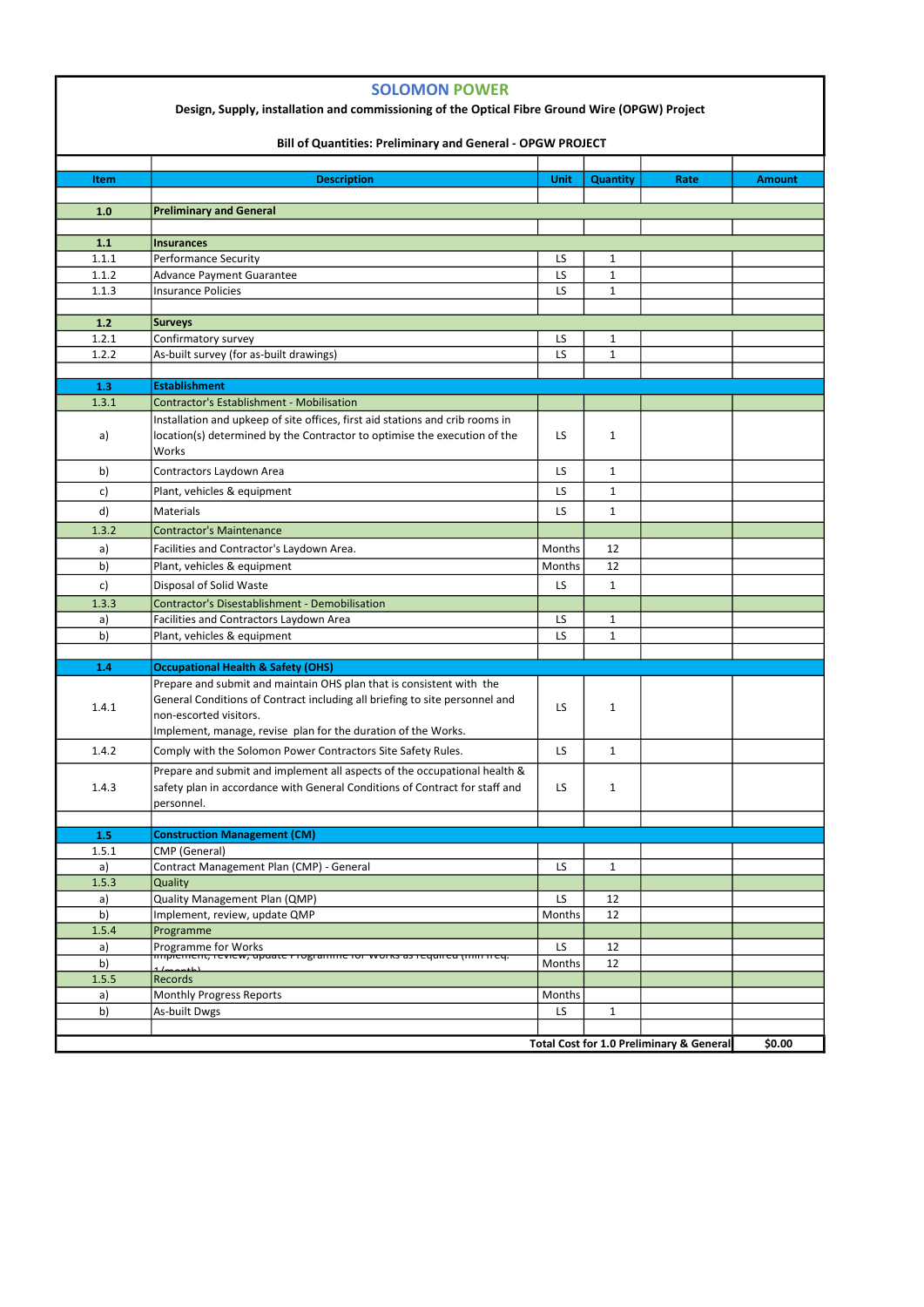## SOLOMON POWER

Design, Supply, installation and commissioning of the Optical Fibre Ground Wire (OPGW) Project

| <b>Item</b>                         | <b>Material Description</b>                      | <b>Unit</b> | <b>Quantity</b> | Rate | Import Taxes and<br><b>Duties</b> | <b>Amount</b> |  |  |
|-------------------------------------|--------------------------------------------------|-------------|-----------------|------|-----------------------------------|---------------|--|--|
|                                     |                                                  |             |                 |      |                                   |               |  |  |
| 2.0                                 | <b>New Materials</b>                             |             |                 |      |                                   |               |  |  |
| 2.1.1                               | OPGW, 24F, supply to Honiara depot               | km          | 10.1            |      |                                   |               |  |  |
| 2.1.2                               | <b>OPGW Suspension Assembly</b>                  | Assembly    | 19              |      |                                   |               |  |  |
| 2.1.3                               | <b>OPGW Strain Assembly</b>                      | Assembly    | 60              |      |                                   |               |  |  |
| 2.1.4                               | <b>OPGW Insulated Strain Assembly</b>            | Assembly    | 5               |      |                                   |               |  |  |
| 2.1.5                               | Triangular yoke plate, 70mm spacing, 70kN, 16mm  | Each        | 3               |      |                                   |               |  |  |
| 2.1.6                               | OPGW Joint box, coiling bracket & support cleats | Set         | 6               |      |                                   |               |  |  |
| 2.1.7                               | <b>Vibration Dampers</b>                         | Each        | 264             |      |                                   |               |  |  |
| 2.1.8                               | O&M spares - OPGW (3.5km) and fittings (10%)     | Set         | 1               |      |                                   |               |  |  |
| 2.1.9                               | <b>OPGW Earth Peak - Suspension</b>              | Assembly    | 17              |      |                                   |               |  |  |
|                                     |                                                  |             |                 |      |                                   |               |  |  |
|                                     |                                                  |             |                 |      |                                   |               |  |  |
| <b>Total Cost for 2.0 Materials</b> |                                                  |             |                 |      |                                   | \$0.00        |  |  |

## Bill of Quantities: Materials - OPGW PROJECT